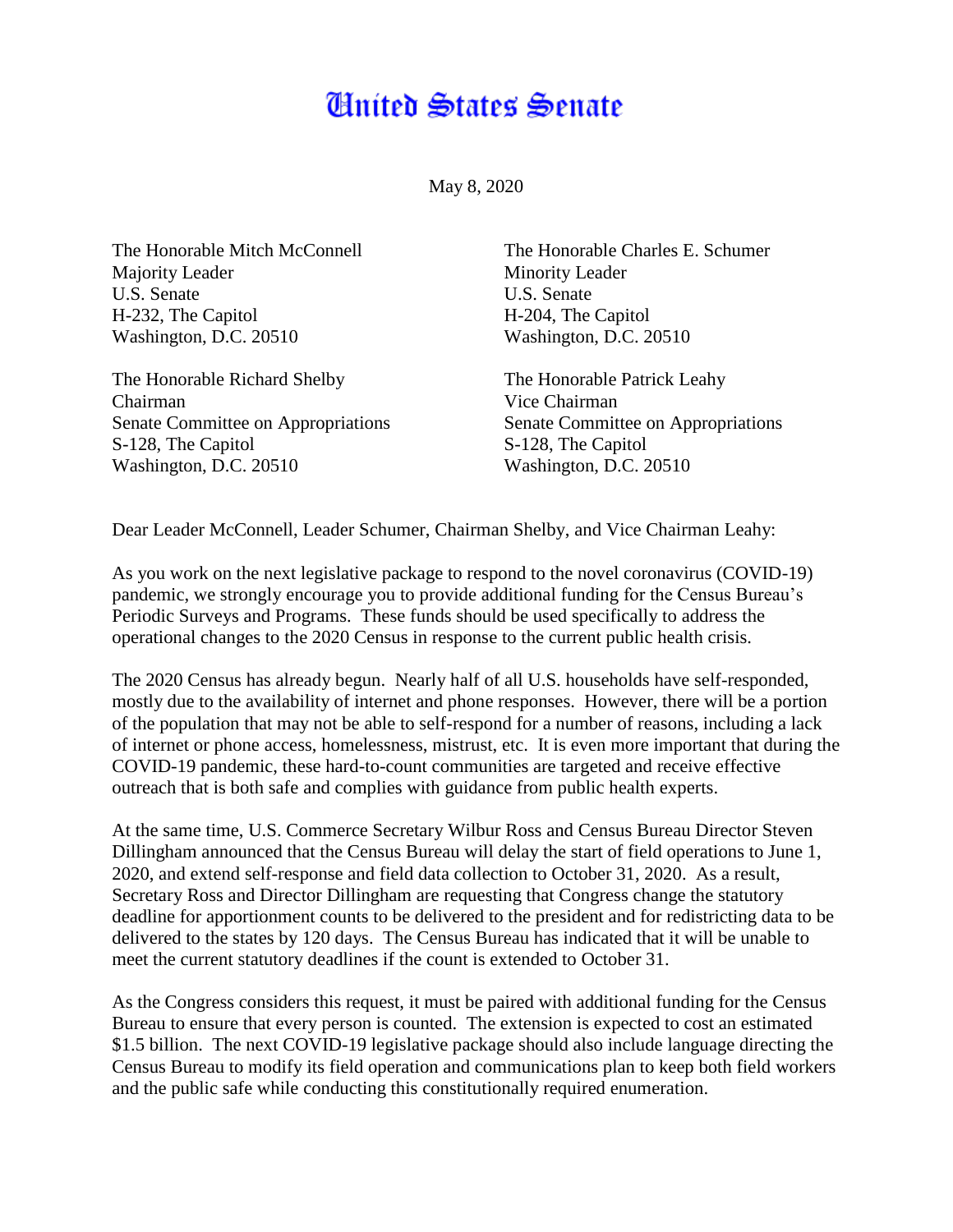These funds should be used specifically on:

- Personal protective equipment for census field workers, call center staff, and other employees;
- Additional mailings to households that have not self-responded;
- Targeted outreach to hard-to-count communities;
- Targeted outreach to the location of the 2018 End-to-End Census Test;
- Special operations to hand-deliver census packets in rural and remote communities, on American Indian reservations, in areas recovering from natural disasters, in Alaska, and in Puerto Rico;
- Enumerating people experiencing homelessness;
- Increased in-language outreach and assistance to supplement 2020 Census partners in non-English speaking communities;
- Changes in Census Bureau's communications plan, including advertisement and social media;
- An increase in the number of call center staff to address higher volumes of self-responses by phone; and
- Facilitating internet access in low self-response neighborhoods.

As the Census Bureau delays field operations and extends the enumeration period, the agency must do more to ensure that every person is counted once, only once, and in the right place. Thank you for your consideration of our request.

Sincerely,

Brian Schatz United States Senator Richard Blumenthal United States Senator

Benjamin L. Cardin United States Senator

Kirsten Gillibrand

Cory A. Booker United States Senator

Jeffrey A. Merkley United States Senator

Mazie K. Hirono United States Senator

United States Senator

Kamala D. Harris United States Senator